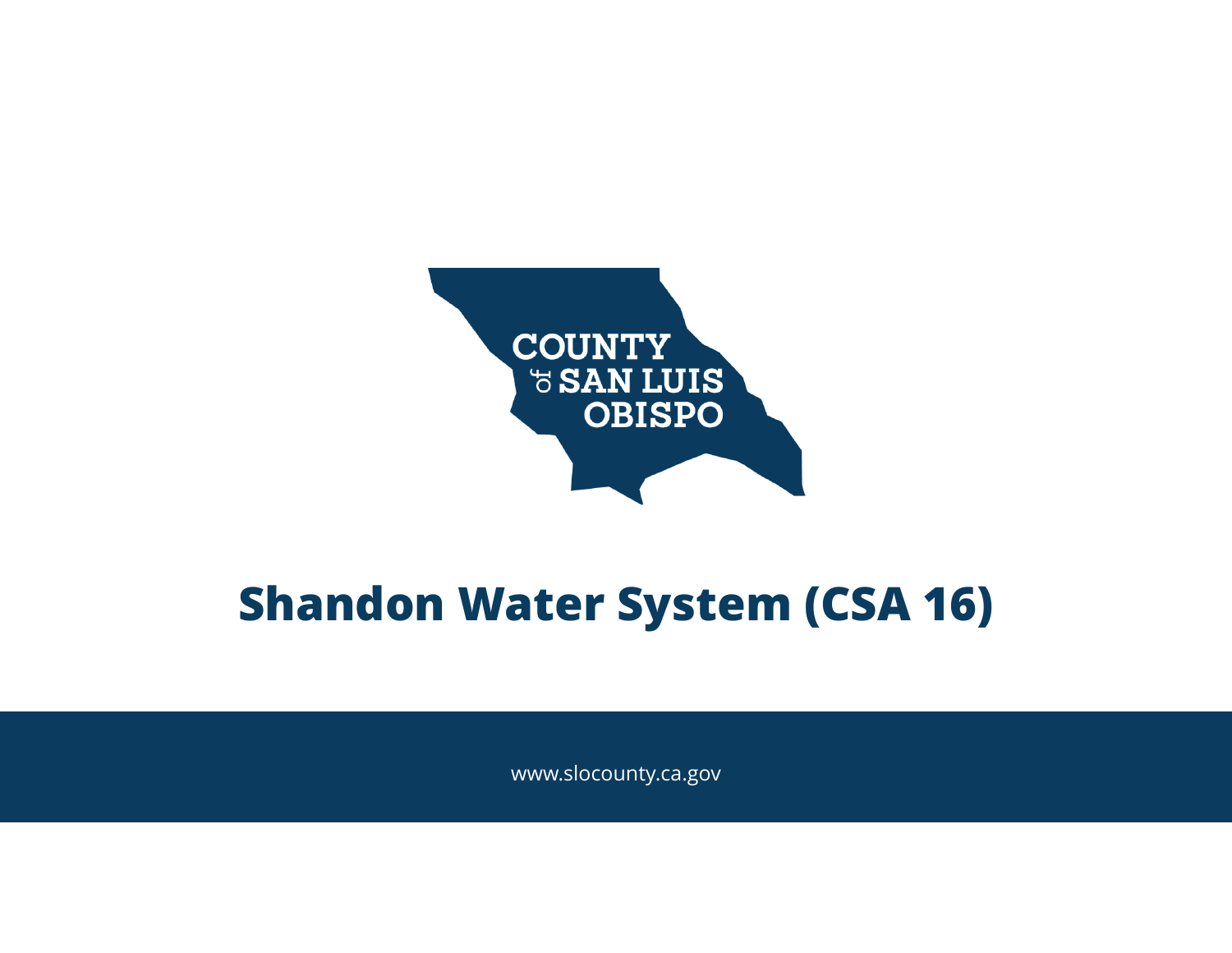# **Tonight's Topics**

- •Median Household Income Study Results
- $\bullet$ Public Safety Power Shutdown Preparedness
- $\bullet$ Water System Financial Status
- •Water System Work Planned
- $\bullet$ Water System Needs

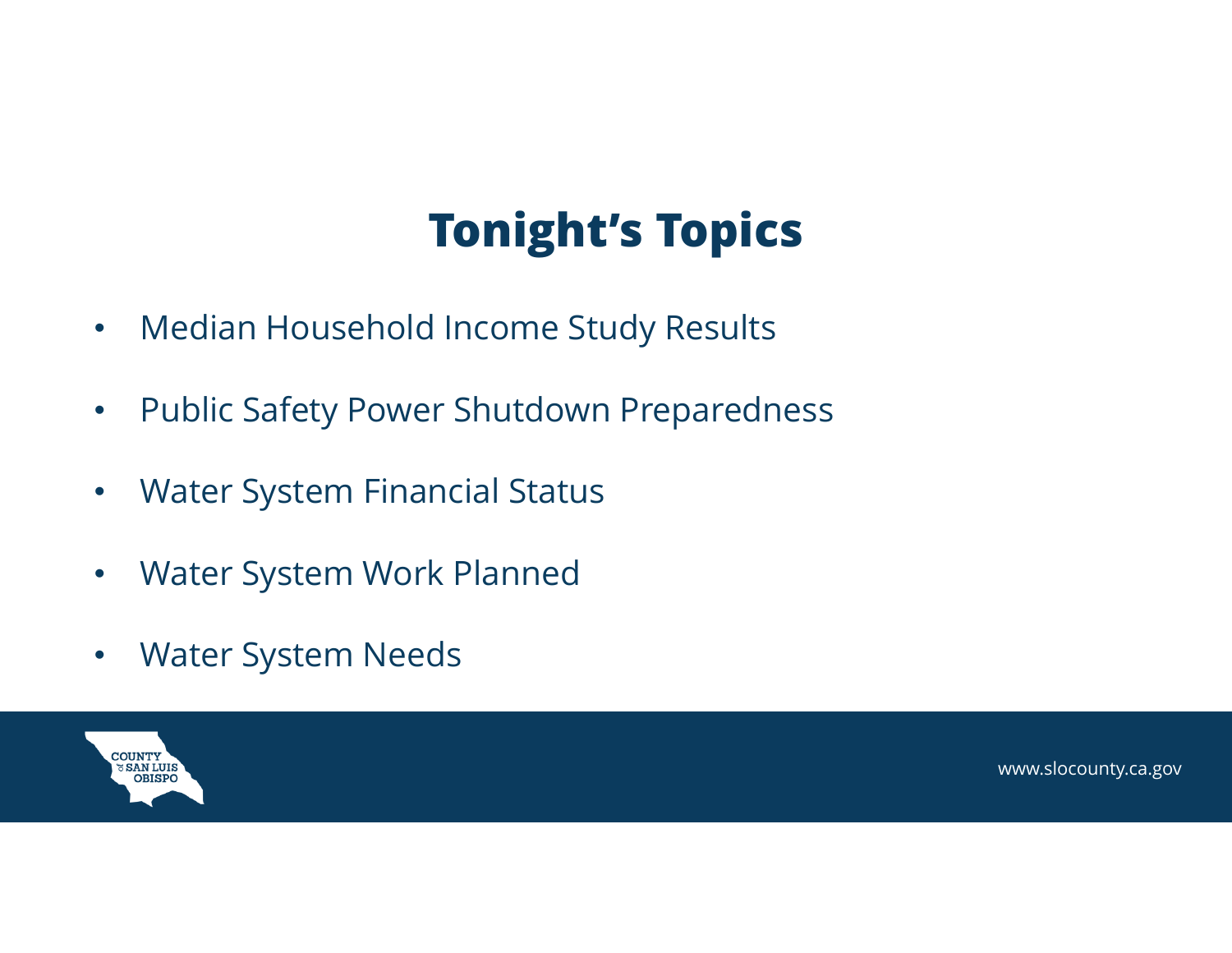#### **MHI Study**

- $\bullet$ Results - 313 Surveys; 173 responses; 56% response rate!
- $\bullet$  New Grant Status
	- Good for 5 years
	- $\blacksquare$  Increased eligibility for grant funding for any needs within the CSA boundaries (School, Water System, Parks)

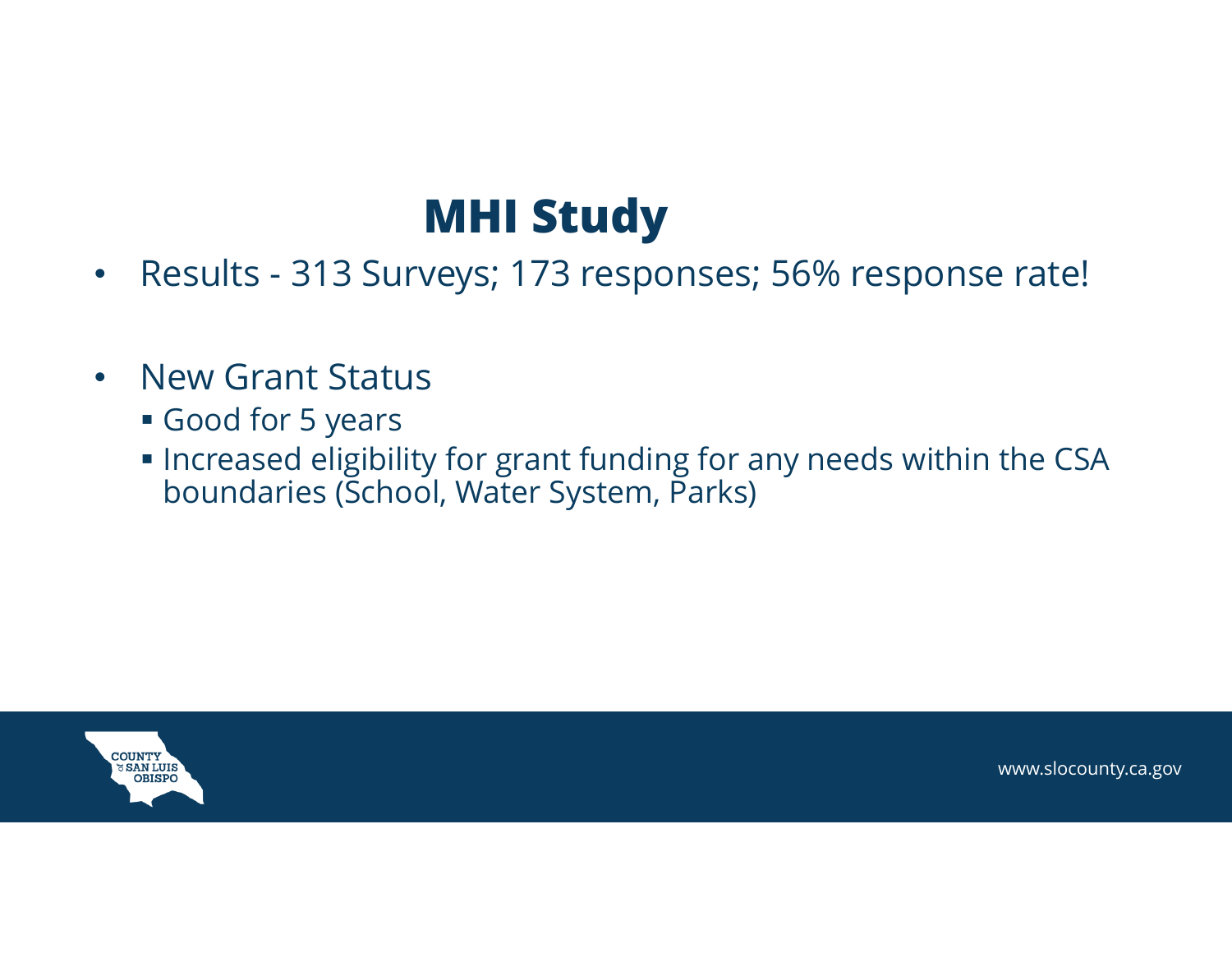### **Public Safety Power Shutdowns**

- - Public needs to be prepared for 3 - 7 day shutdowns Go to www.prepareforpowerdown.com
- - Water system has a backup generator at the well, Achilles heel is ability to obtain fuel
- Water Storage Tank will be kept at a higher level than usual

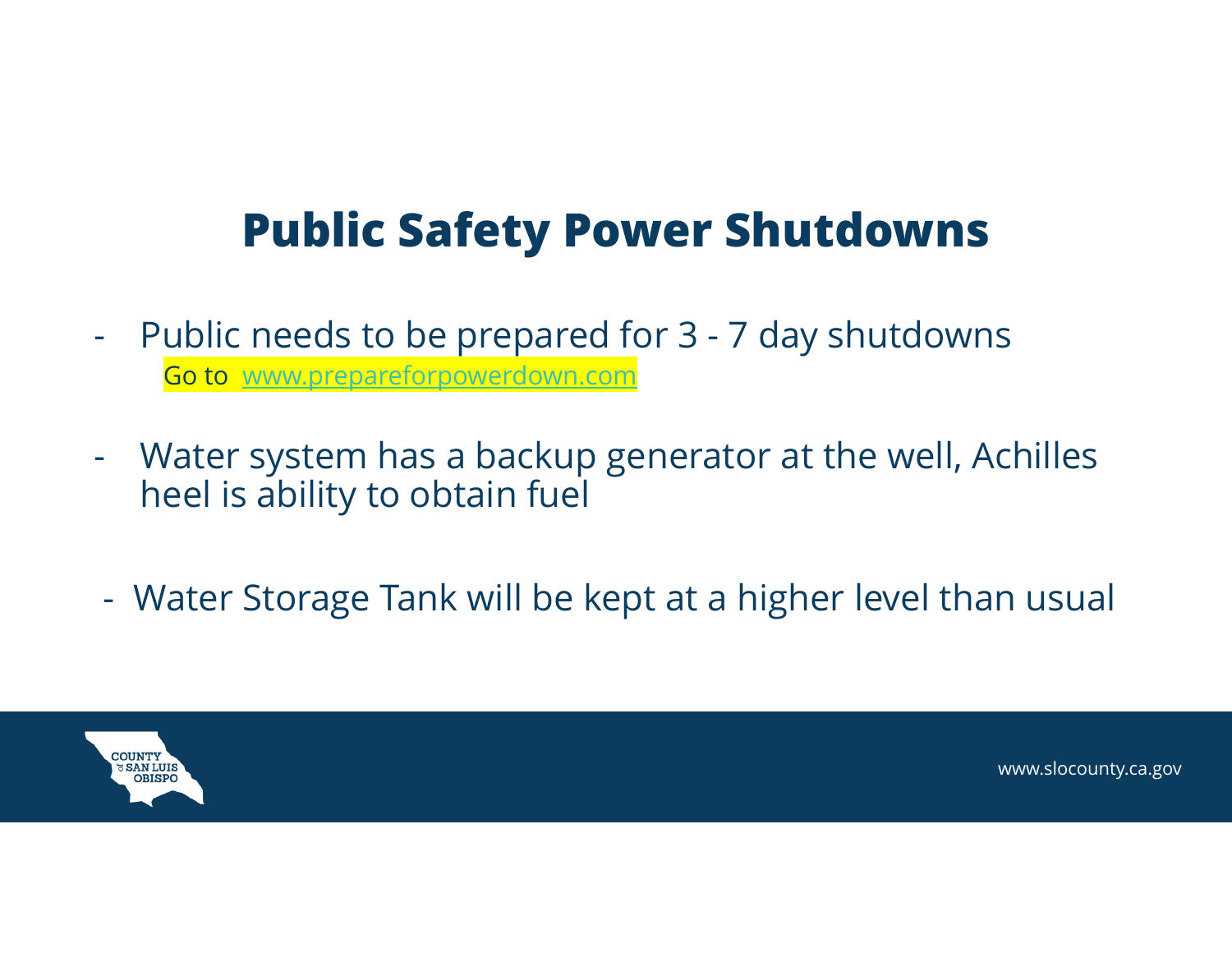## **Budget Status**



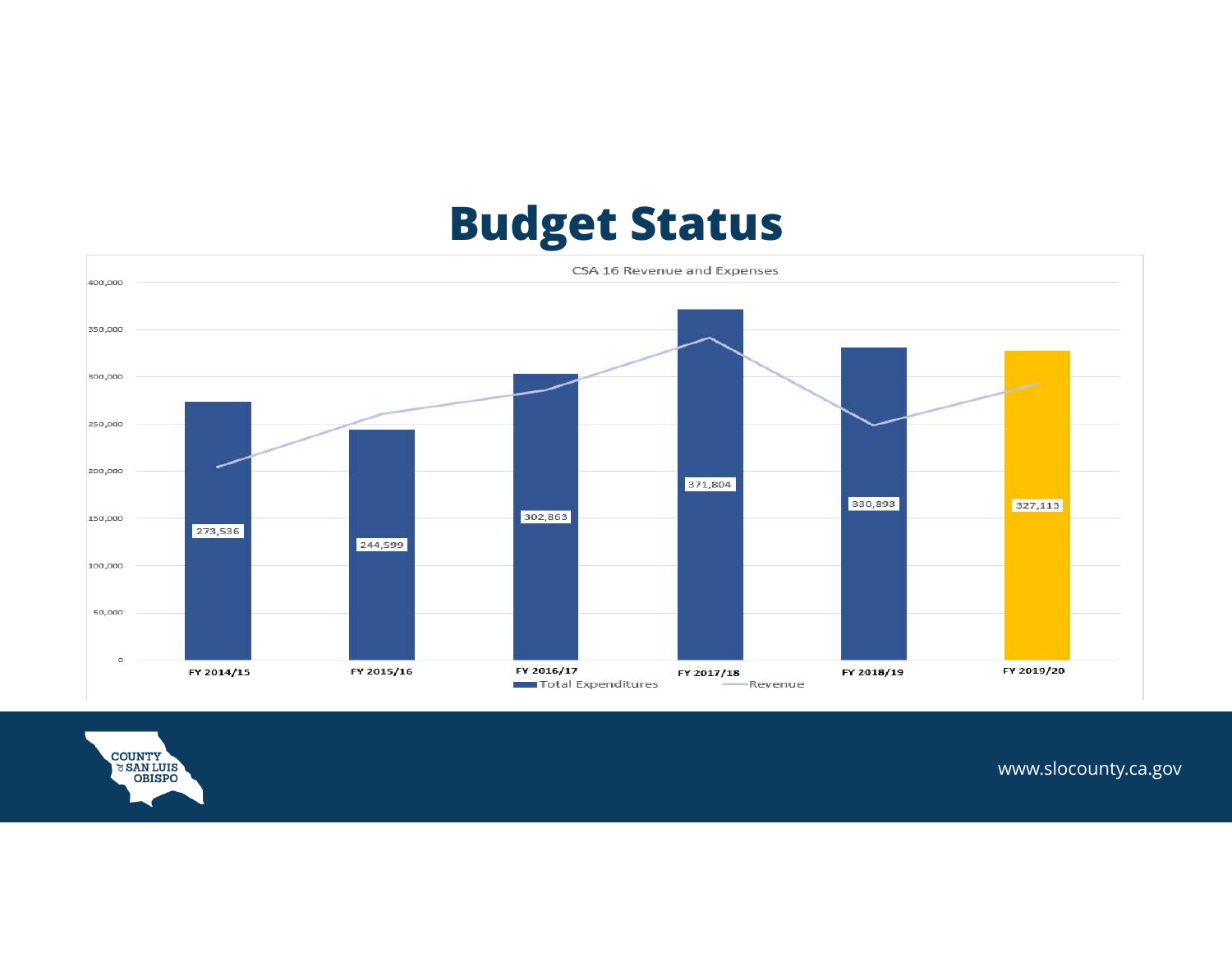### **CSA 16 Revenues and Expenses**

**BUSINESS AREA 5870 CSA 16 WATER BUDGET SUMMARY** 

|                                | 2014-15<br><b>Actual</b> | 2015-16<br><b>Actual</b> | 2016-17<br><b>Actual</b> | 2017-18<br><b>Actual</b> | 2018-19<br><b>Estimates</b> | 2019-20<br><b>Proposed</b><br><b>Budget</b> |
|--------------------------------|--------------------------|--------------------------|--------------------------|--------------------------|-----------------------------|---------------------------------------------|
| <b>Financing Sources</b>       |                          |                          |                          |                          |                             |                                             |
| Water Sales and Other Rev.     | 204.674                  | 260.464                  | 286,060                  | 341.276                  | 248.114                     | 292,310                                     |
| <b>Total Financing Sources</b> | 204.674                  | 260,464                  | 286,060                  | 341.276                  | 248,114                     | 292,310                                     |
|                                |                          |                          |                          |                          |                             |                                             |
| <b>Requirements</b>            |                          |                          |                          |                          |                             |                                             |
| <b>Total Expenditures:</b>     | 273,536                  | 244,599                  | 302,863                  | 371,804                  | 330,893                     | 327,113                                     |
|                                |                          |                          |                          |                          |                             |                                             |
| <b>Reserves:</b>               |                          |                          |                          |                          |                             |                                             |
| General                        | 155,504                  | 88,394                   | 98.099                   | 15,056                   | 47,170                      | 17,244                                      |
| <b>Total Reserves:</b>         | 155,504                  | 88,394                   | 98,099                   | 15,056                   | 47,170                      | 17,244                                      |
|                                |                          |                          |                          |                          |                             |                                             |
| <b>Total Requirements</b>      | 429,040                  | 332.993                  | 400.962                  | 386,860                  | 378,063                     | 344,357                                     |

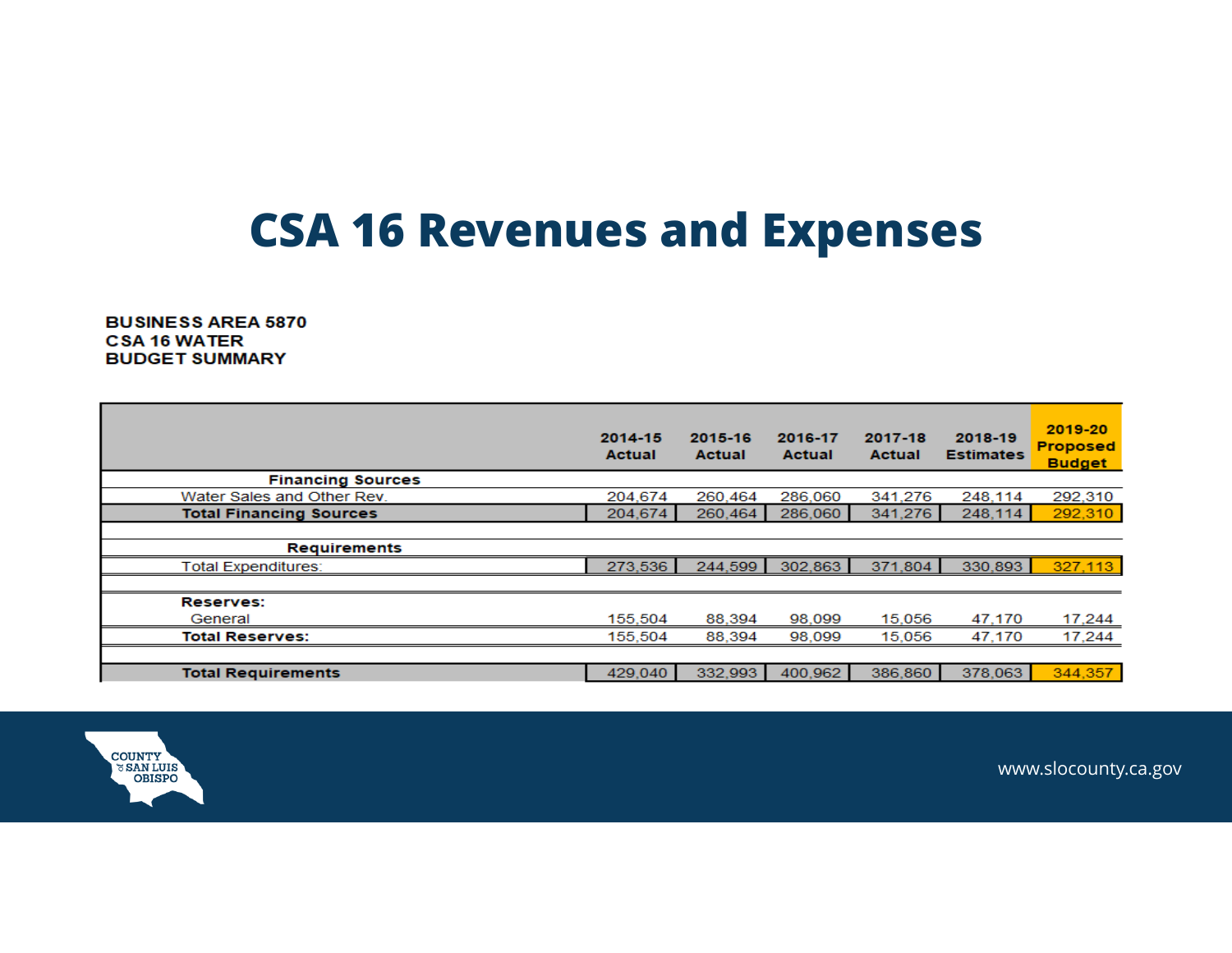### **What will the revenues be used for this year?**

- $\bullet$  System Operations & Maintenance (line repairs, chemicals, energy, water quality testing/sampling, Engr.)
- $\bullet$ *No funding available for capital maintenance projects*

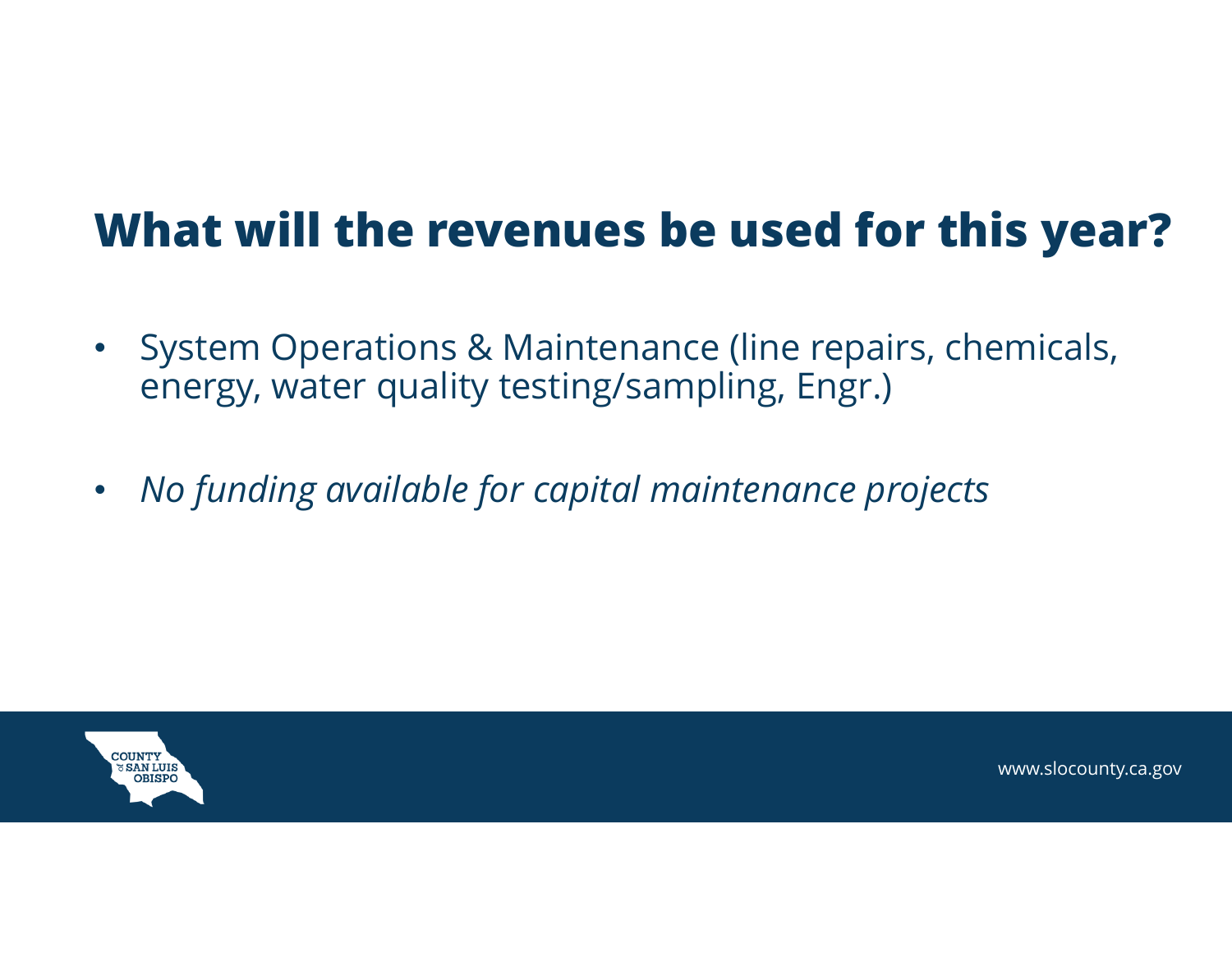#### **Water System Needs**

- • Implement *preventative* maintenance and operations activities due to aging infrastructure
	- Upsize and/or replace pipelines
	- Replace hydrants and additional valves
	- Water tank inspections and repairs
	- Replace old water meters and services
- • Major System Improvements (Capital projects) to increase fire protection
	- $\Box$  Additional water storage tank for fire flow
	- $\Box$  Increase size of the Center St water main



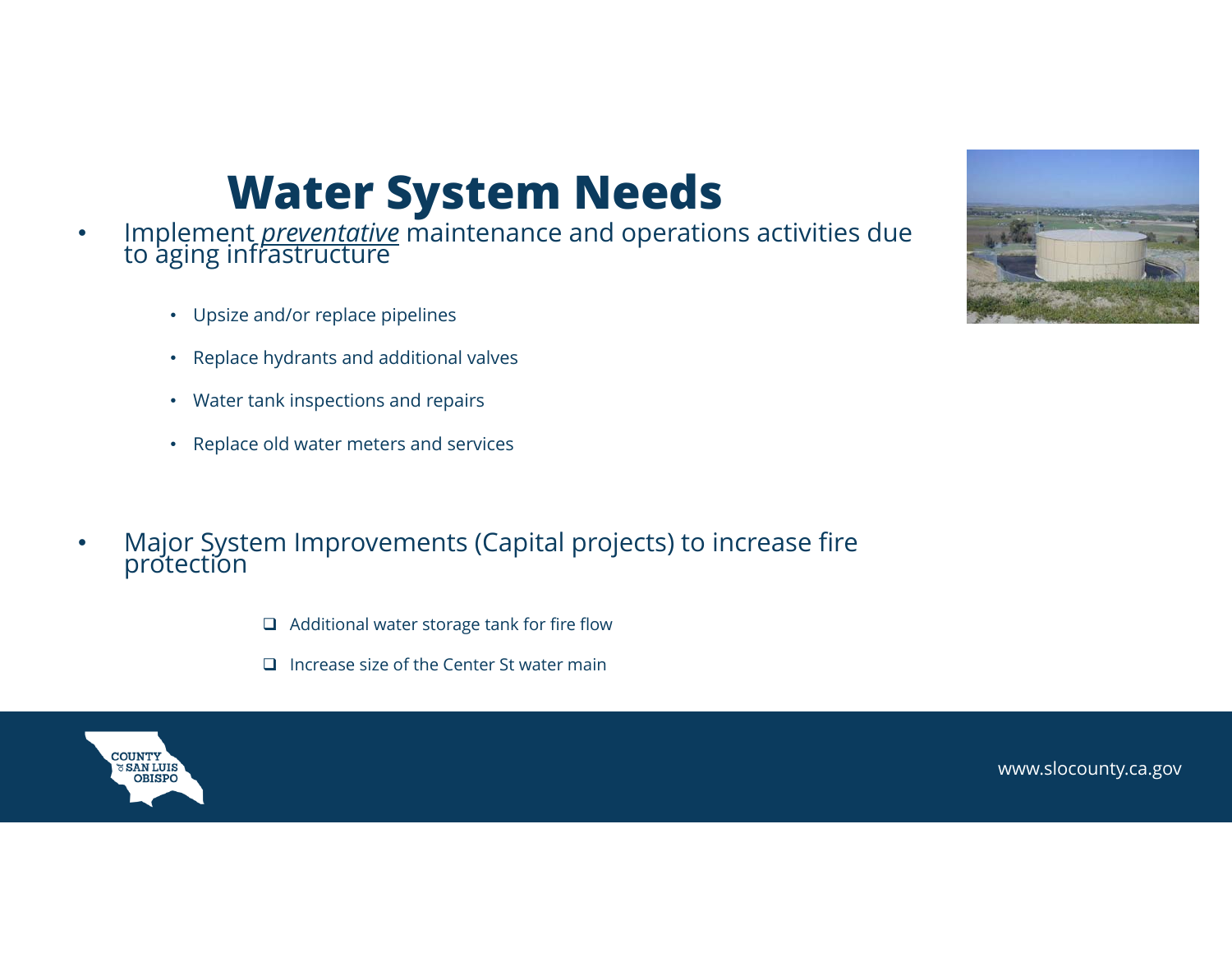### **Potential Funding Options**

- O & M Water Rates
- • Capital Improvements – Grant and/or Loans
	- **□ State Revolving Fund Loans**
	- **□ USDA Loans**
	- **State Grants (preferred source)**



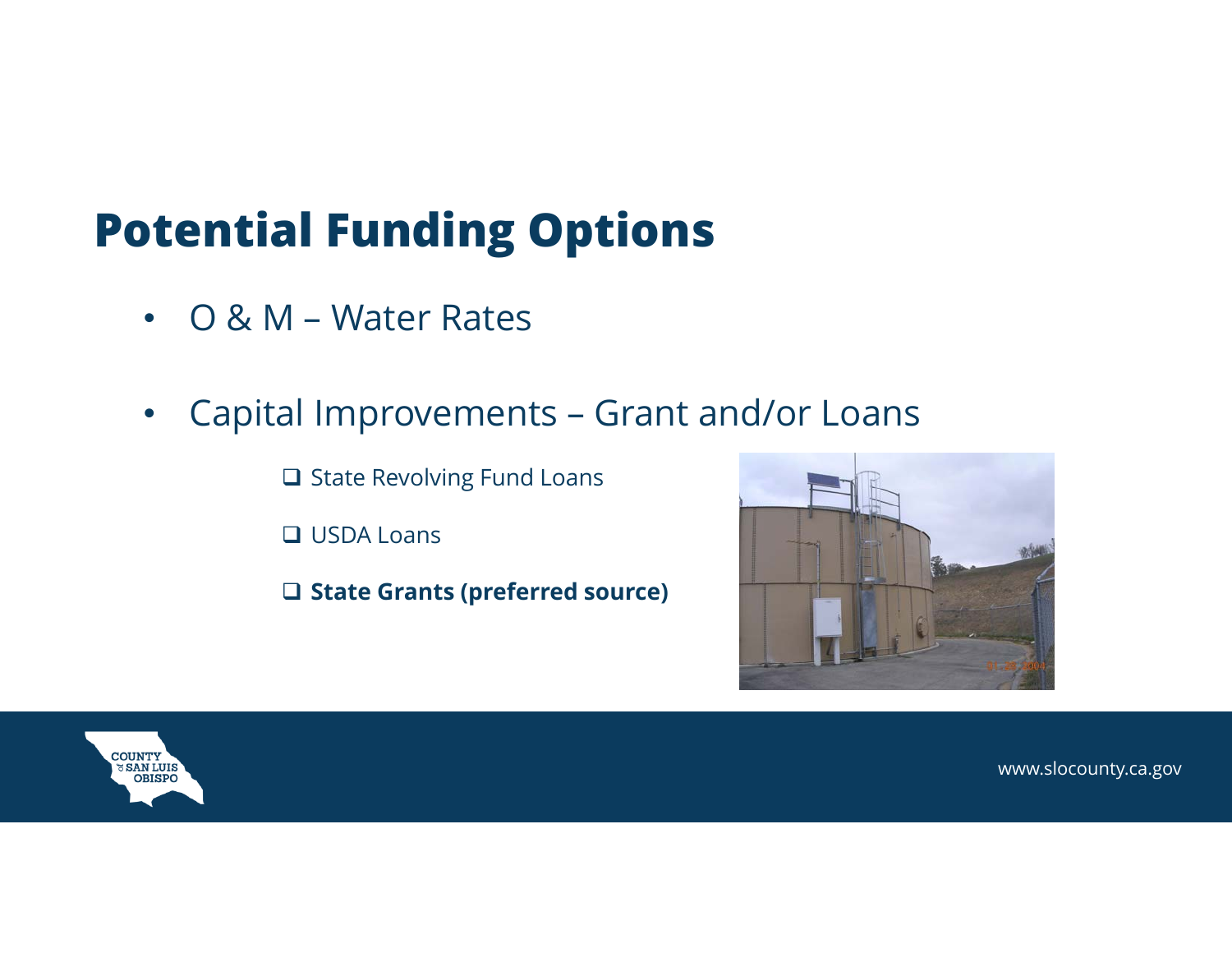### **Next steps:**

- $\bullet$ Identify Community Priorities
- $\bullet$ Discuss Funding Options